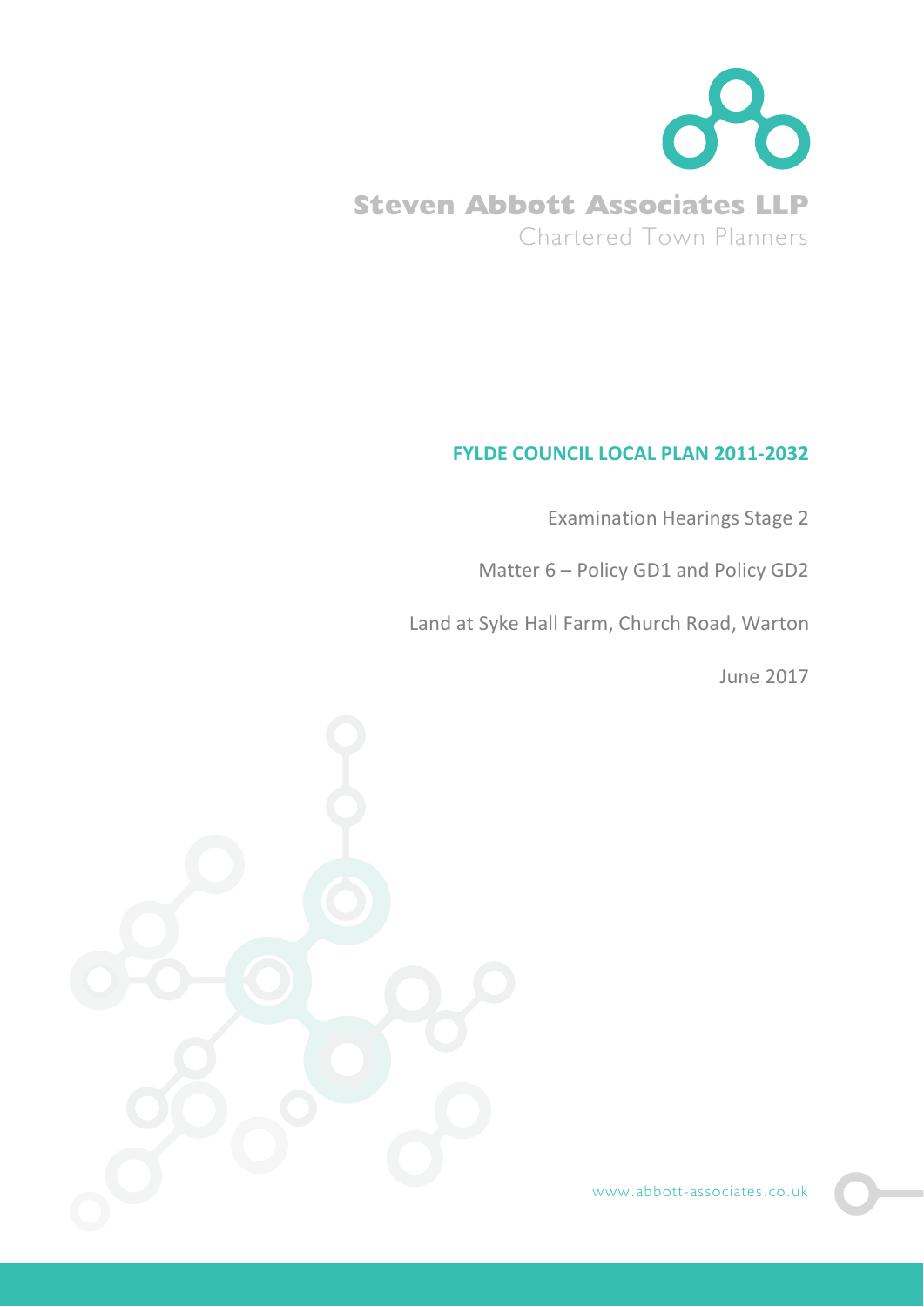1.1. These submissions are made on behalf of Mr Michael James and they relate to an area of land at Syke Hall Farm, Church Road, Warton.

> The area in question is shown as the red crossed hatched area on the plan attached as Appendix 1.

- 1.2. The area in question contains a semi-derelict farmhouse and numerous bases (concrete) of what are understood to have been agricultural buildings.
- 1.3. The plan at Appendix 1 also shows (pink shaded areas) the extent of a development site which was granted planning permission by the Secretary of State on appeal on 24 September 2015 for up to 360 dwellings – LPA ref: 13/0674 – PINS ref: APP/M2325/A/2217060.
- 1.4. The plan and key attached as Appendix 2 is an extract/screen shot from the submitted Fylde Council Local Plan ("the FCLP") Proposals Map. It can be seen that the planning application site (13/0674) for the development of up to 360 dwellings has been identified as a housing allocation (HSS2) on the FCLP Proposals Map.
- 1.5. The main issue arising is the confused and confusing arrangement that is actually conveyed by the FCLP Proposals Map as drafted – with an inconsistency arising between the extent of the housing allocation HSS2, the settlement boundary and the Green Belt boundary. The matter is further confused in terms of how the Syke Hall Farm site is treated – our view is that it is not sound for the Syke Hall site to be excluded from the settlement (partly open countryside and partly Green Belt).
- 1.6. This note will consider the relevant policy matters affecting soundness and will address the specific matters, issues and questions raised by the Inspector. There is a cross-over between the questions and matters raised in respect of Policies GD1 and GD2 and these will be dealt with collectively.

Steven Abbott Associates LLP

Page 2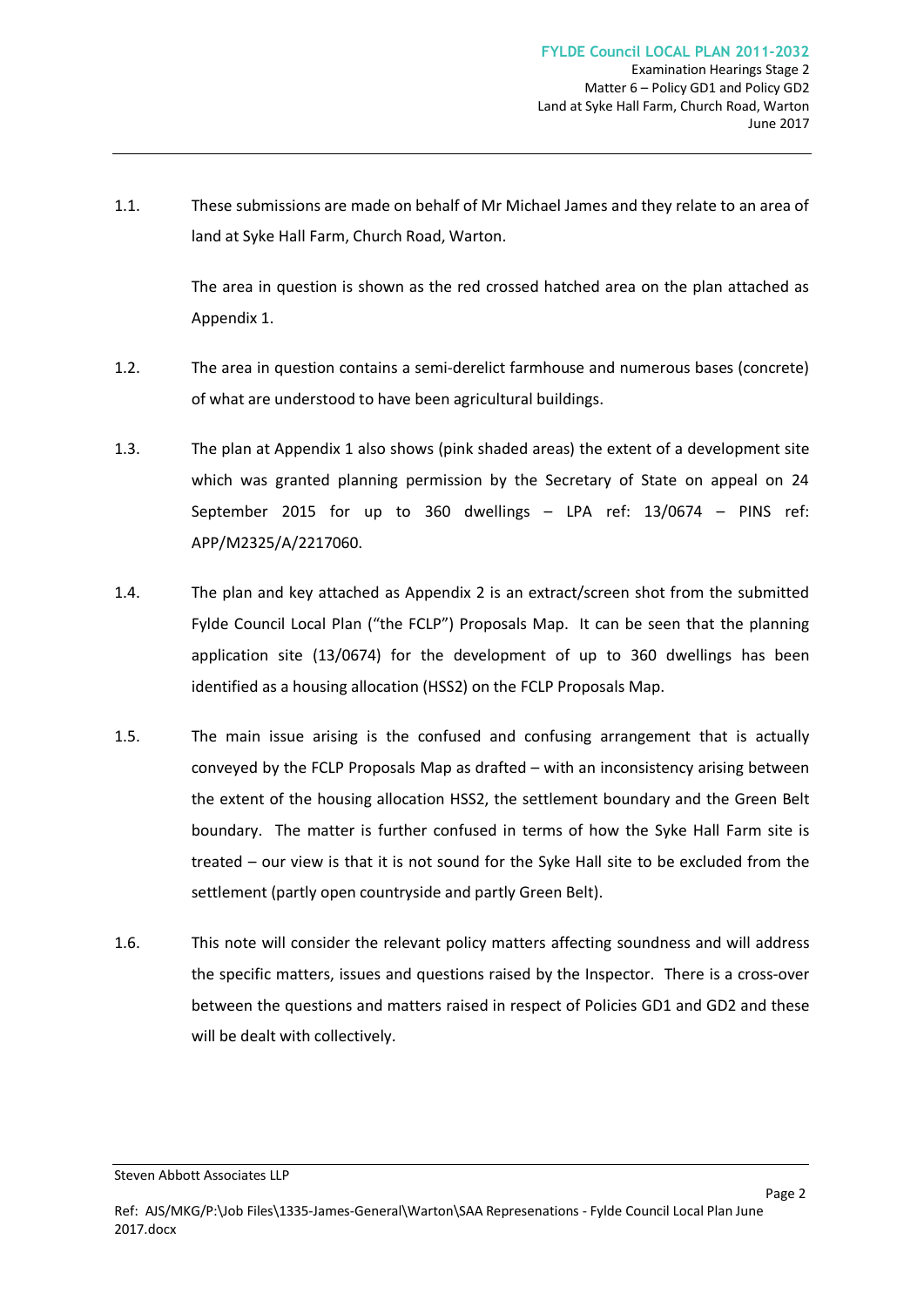## **MATTER 6 – POLICY GD1 – SETTLEMENT BOUNDARIES**

**26. Policy GD1 refers to development being focussed on previously developed land within and immediately abutting the existing settlements. Does this relate to allocated sites and if so are settlement boundaries drawn around them? Are the settlement boundaries around each settlement justified?**

**32. Paragraph 8.6 of the justification text states that no review of the Green Belt has been undertaken, but minor alterations of the Green Belt may be required to accommodate the boundaries of some site allocations or to amend minor anomalies. Paragraph 8.7 also refers to boundary changes. What are the details of these changes and are they consistent with paragraph 83 of the Framework which states that Green Belt boundaries should only be altered exceptionally**?

- 1.7. The following comments are made in the context of both of the questions set out above. That is because it is logical and reasonable to consider settlement boundaries and related Green Belt boundaries collectively and consistently. Logically and from experience it would be usual to expect a Local Plan Proposals Map to be consistent in terms of the definition of settlement and Green Belt boundaries – the only exception being where safeguarded land is identified between a settlement boundary and the Green Belt boundary with the intention of meeting longer term development needs. That circumstance does not appear to arise in this case.
- 1.8. The Framework provides the policy context for the review of historic Green Belt boundaries (paragraph 83-85). The following aspects are relevant:
	- · Once established, Green Belt boundaries should only be altered in exceptional circumstances, through the preparation or review of the Local Plan;
	- At that time, LPA's should consider the Green Belt boundaries having regard to their intended permanence in the long term, so that they should be capable of enduring beyond the plan period;

Page 3

Steven Abbott Associates LLP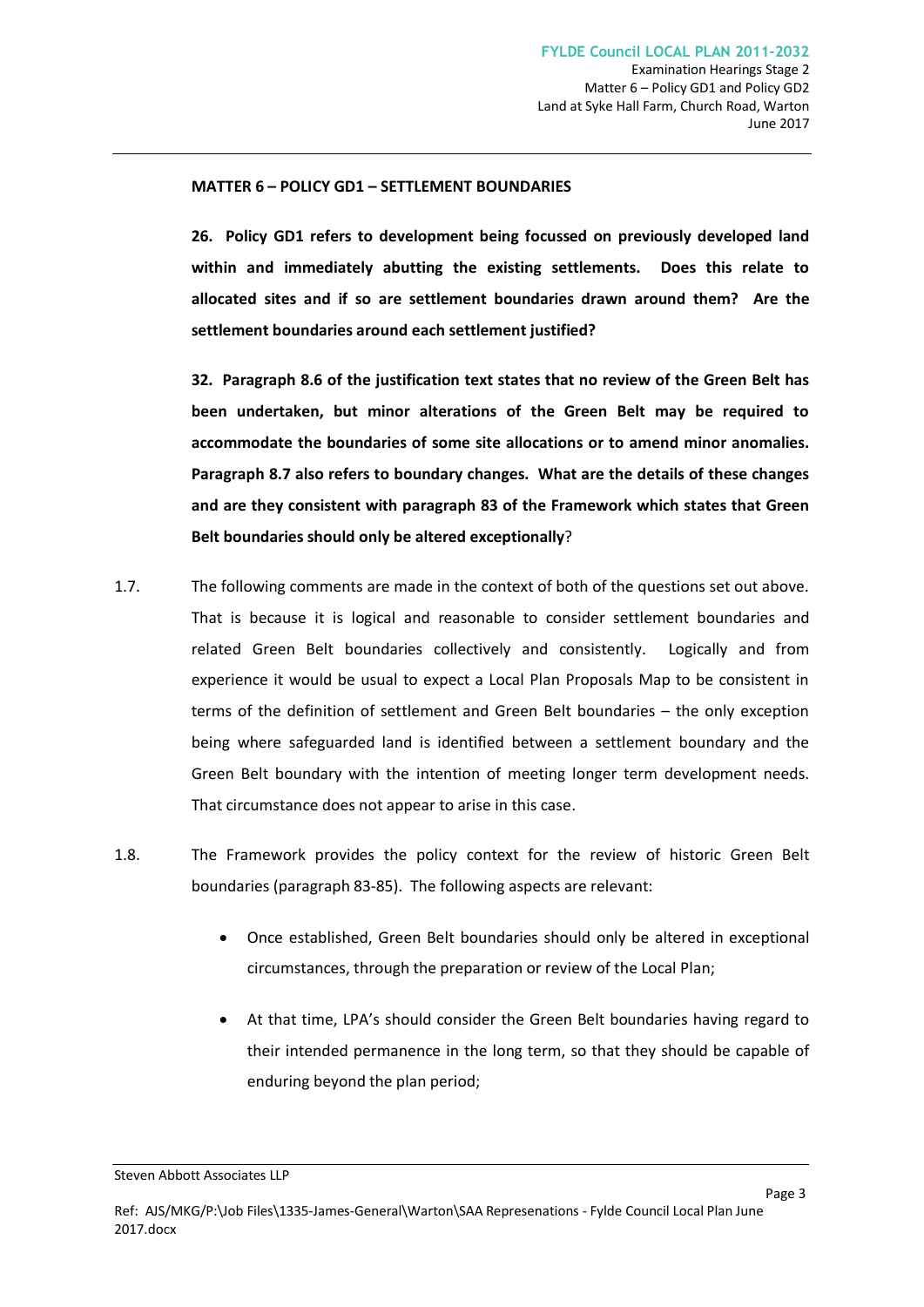- When defining boundaries, LPA's should not include land which it is unnecessary to keep permanently open;
- Define boundaries clearly, using physical features that are readily recognisable and likely to be permanent.
- 1.9. Exceptional circumstances arise in this case due to the fundamentally changed physical, land use and planning policy context in this particular location as a result of the granting of planning 13/0674 and the allocation of site HSS2. This is not a general circumstance that arises elsewhere or recurrently – in that sense it is genuinely exceptional.
- 1.10. Furthermore, the effect and implications of the physical, land use and planning policy context that has emerged is unique in the Fylde context.

It would appear that the Council has arrived at the view that adjusting Green Belt boundaries to take account of allocations and/or to amend minor anomalies does provide the exceptional circumstances to justify minor Green Belt review. We agree that is a sensible and justified position to adopt. That said we are not convinced that the implications have been fully or properly understood insofar as they affect the Syke Hall site and adjoining areas.

1.11. We would suggest that exceptional circumstances arise also in considering the policy [interpretation] implications of the situation that exists currently. Attached at Appendix 3 are two aerial photographic images – (i) showing the Syke Hall site in context; and (ii) the same area indicating the Warton settlement boundary (grey line) and the Green Belt boundary (green line) as indicated on the submission FCLP Proposals Map.

> It will be seen that the Green Belt boundary does not follow any distinct physical features that are readily recognisable in the vicinity of the Syke Hall site. Indeed, the Green Belt boundary follows an arbitrary alignment across fields and other areas.

> > Page 4

1.12. We would suggest that there is a potential policy tension that will arise given that the settlement boundary and Green Belt boundary are not consistent. The identified settlements (and sites within them) are the focus for new development over the Plan

Steven Abbott Associates LLP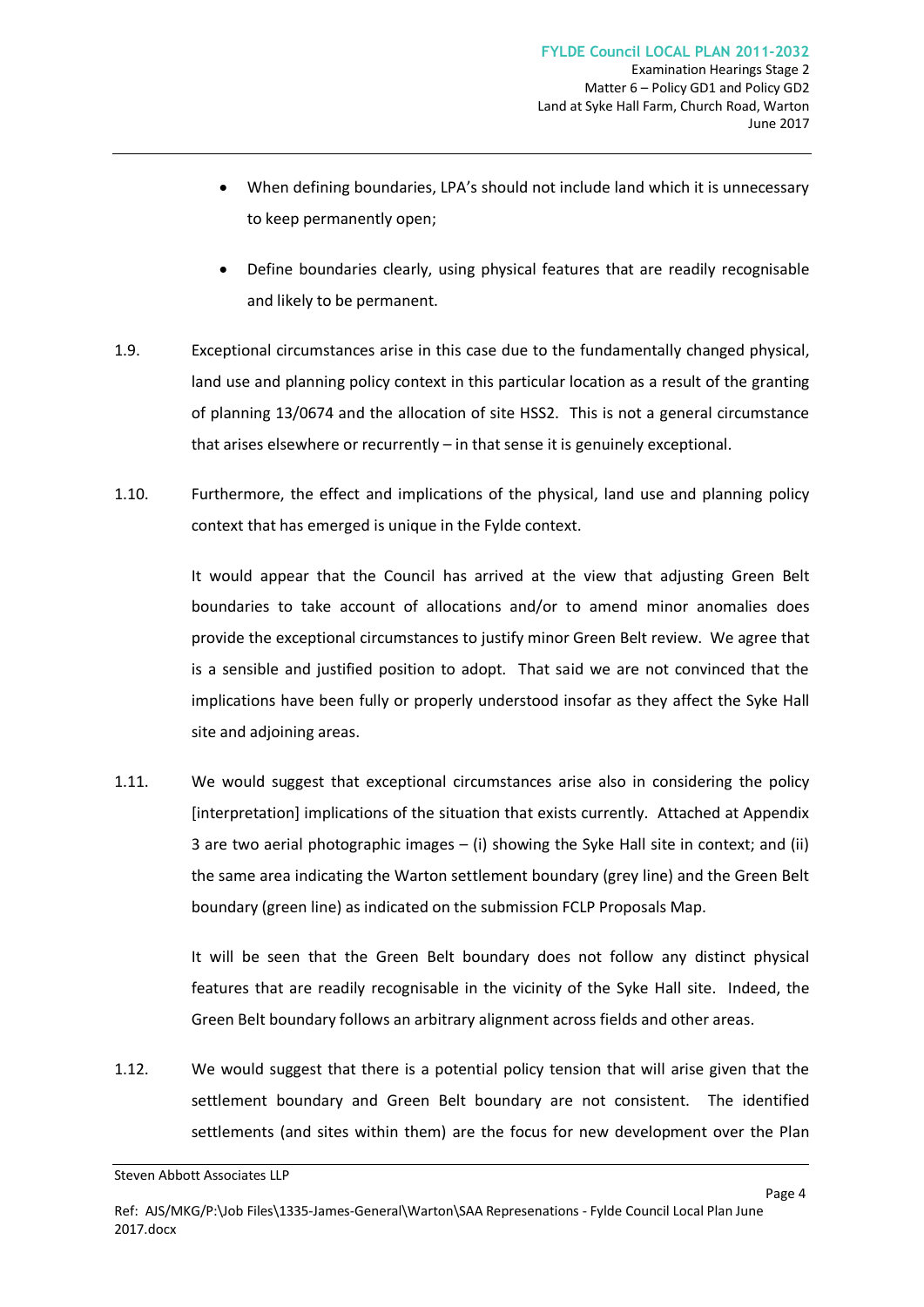Page 5

period whilst there is a presumption against inappropriate development within the defined Green Belt.

- 1.13. Other exceptional circumstances arise due to the location of the Syke Hall site and its relationship to the adjoining areas that are to be developed, i.e. allocation site HSS2. In the short to medium term the areas adjoining and containing the Syke Hall site are to be developed with up to 360 dwellings. The result is that the Syke Hall site will be physically, functionally and visually divorced from the adjacent countryside areas. In real terms the Syke Hall site will perform none of the recognised Green Belt purposes as set out at paragraph 80 of the Framework. In terms of paragraph 85 of the Framework the Green Belt boundary as currently defined will:
	- Fail to ensure consistency with the Local Plan strategy for meeting requirements for sustainable development, i.e. it is inconsistent with allocation site HSS2 and the settlement boundary for Warton;
	- Will include land which it is unnecessary to keep permanently open;
	- · Fails to use physical features that are readily recognisable and likely to be permanent.
- 1.14. These factors raise issues of soundness in terms of consistency with national policy and effectiveness. We would agree that the preparation of the FCLP is the appropriate opportunity to review localised adjustments to the Green Belt boundary at Warton to reflect the fundamentally changed local circumstances arising from committed development proposals. In our view those circumstances are exceptional and in considering minor localised adjustments it is correct to follow the policy and guidance provided by the Framework in considering long term defensible Green Belt boundaries. This represents sound planning which is consistent with and supported by the relevant aspects of the Framework.

Steven Abbott Associates LLP